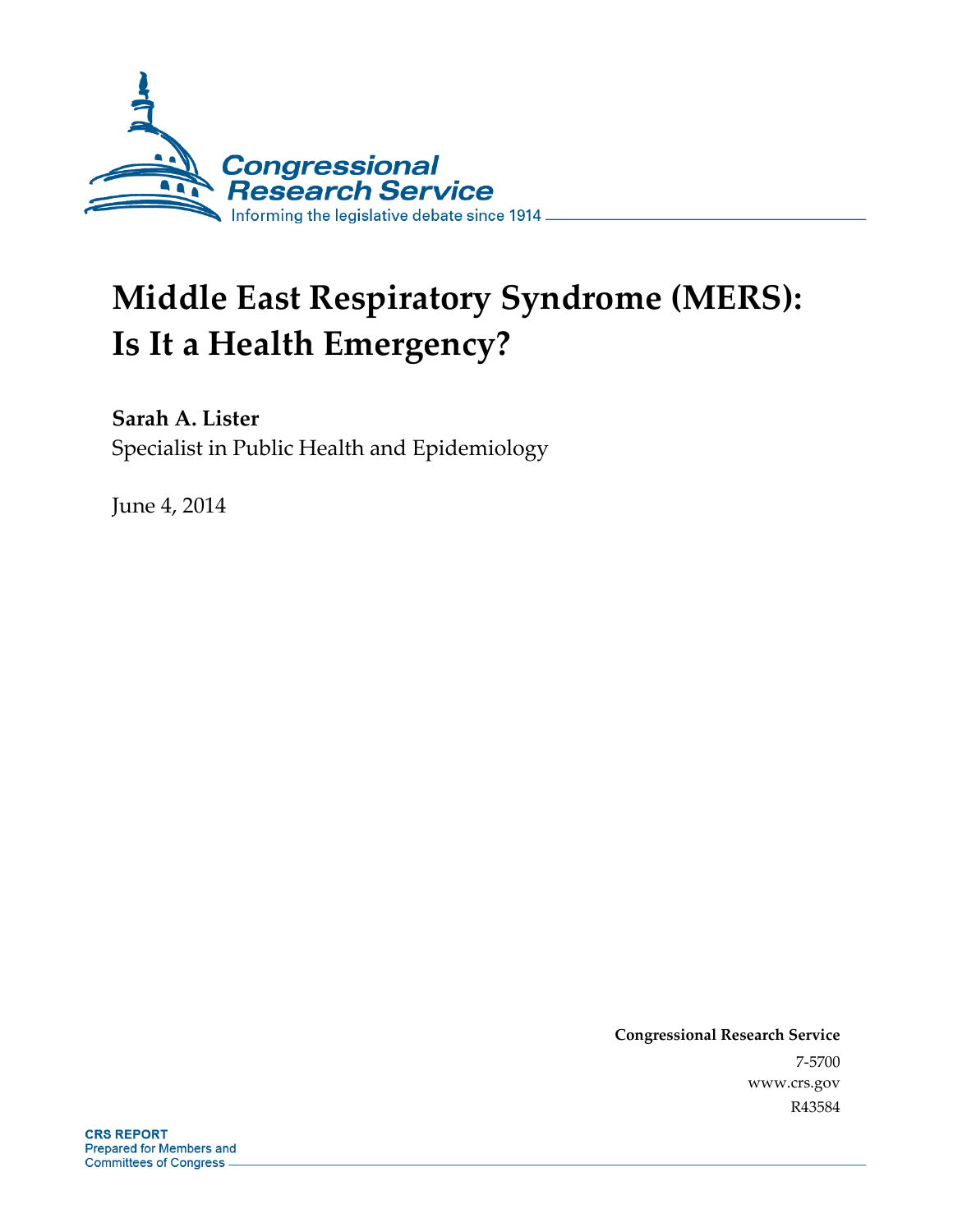# **Contents**

#### **Figures**

| Figure 1. Countries in or Near the Arabian Peninsula for Which Travel Precautions Are |  |
|---------------------------------------------------------------------------------------|--|
|                                                                                       |  |
| Figure 2. Points of Entry and Volume of Travelers on Flights to the United States and |  |
|                                                                                       |  |

#### **Contacts**

|--|--|--|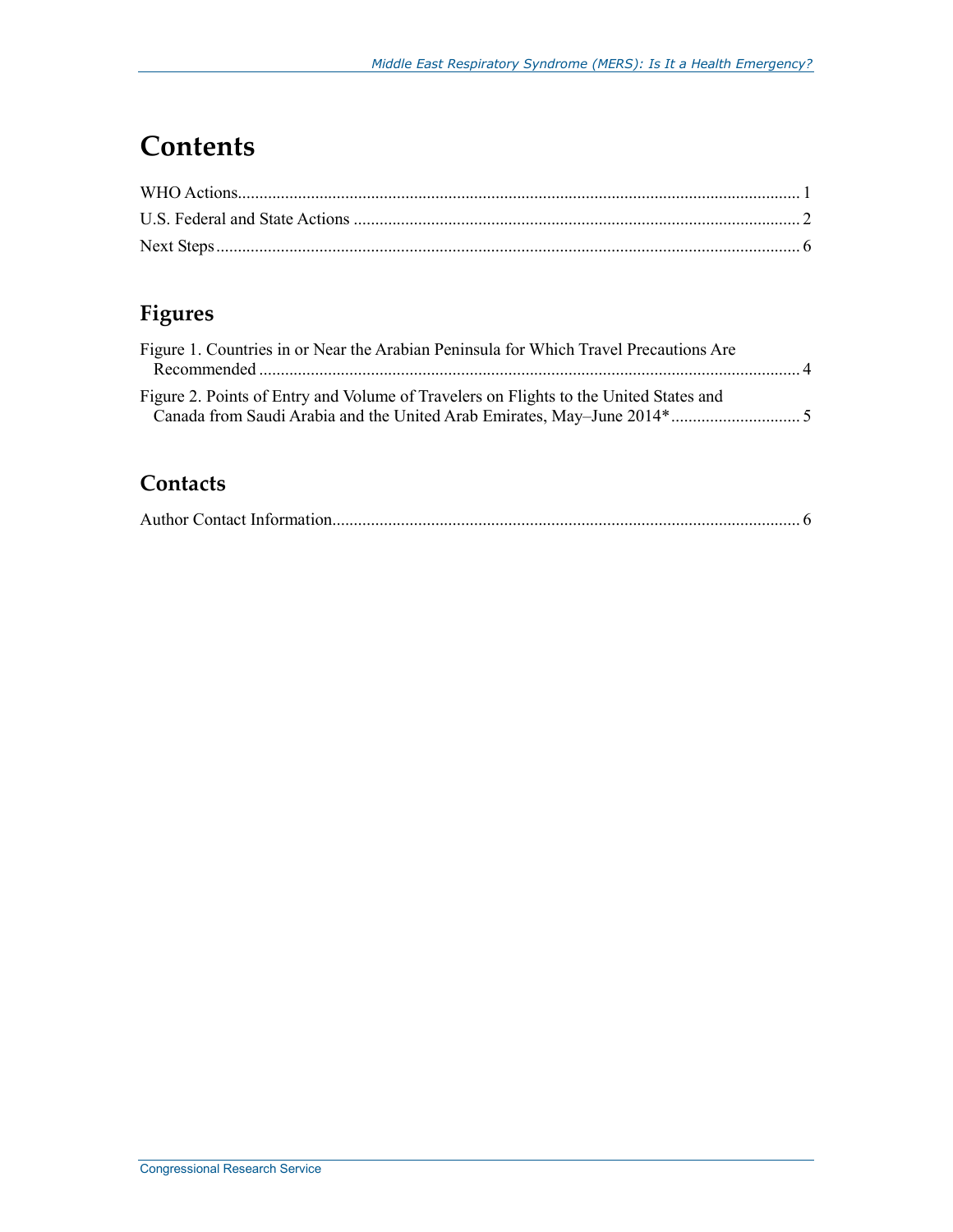iddle East Respiratory Syndrome (MERS) is a serious viral respiratory illness first reported in Saudi Arabia in 2012.<sup>1</sup> The global count of MERS cases increased sharply this spring. As of May 28, 2014, 636 MERS cases (including 193 deaths) have been **Tiddle East Respiratory Syndrome (MERS) is a serious viral respiratory illness first reported in Saudi Arabia in 2012.<sup>1</sup> The global count of MERS cases increased sharply this spring. As of May 28, 2014, 636 MERS cases (i** in or near the Arabian Peninsula: Saudi Arabia, the United Arab Emirates, Qatar, Oman, Jordan, Kuwait, Yemen, and Lebanon. Cases have spread to additional countries—the United Kingdom, France, Tunisia, Italy, Malaysia, the Philippines, Greece, Egypt, the United States, and the Netherlands—in travelers from affected countries in or near the Arabian Peninsula. Health officials are investigating the possible role of animals as the ultimate source of MERS infections.3 At this time, person-to-person transmission appears to require close contact; a number of health care workers have been infected after contact with infected patients. On May 17, 2014, the Centers for Disease Control and Prevention (CDC) announced that two imported cases of MERS have been reported in the United States.<sup>4</sup> Both individuals have recovered.

International and U.S. health officials respond to infectious diseases threats every day and can often address threats like MERS by expanding routine activities. They may also have authority to take additional steps in an emergency, in order to prevent serious public health consequences. Emergency authorities may be broad; more commonly they are narrow and tailored to specific response actions. This report describes key MERS response activities and the emergency authorities available to health officials when routine activities are insufficient to address a public health threat.

# **WHO Actions**

WHO collaborates with countries to implement current International Health Regulations (IHR [2005]),<sup>5</sup> to which 194 countries, including the United States, are signatories (called "State Parties"). Although IHR (2005) lacks an enforcement mechanism, WHO asserts that State Party interests are served by compliance. Under IHR (2005) State Parties agree to, among other things,

- designate a state "Focal Point" for contact;
- develop, strengthen, and maintain capacities for surveillance and response;
- notify WHO and provide information regarding events that may constitute a *public health emergency of international concern (PHEIC)*; 6
- collaborate with other States Parties and with WHO on IHR (2005) implementation; and

<sup>&</sup>lt;u>.</u> <sup>1</sup> Centers for Disease Control and Prevention (CDC), "Middle East Respiratory Syndrome (MERS)," http://www.cdc.gov/CORONAVIRUS/MERS/INDEX.HTML.

<sup>&</sup>lt;sup>2</sup> World Health Organization (WHO), "Coronavirus infections," http://www.who.int/csr/disease/ coronavirus\_infections/en/.

<sup>&</sup>lt;sup>3</sup> WHO, "Frequently Asked Questions on Middle East Respiratory Syndrome Coronavirus (MERS-CoV)," http://www.who.int/csr/disease/coronavirus\_infections/faq/en/.

<sup>&</sup>lt;sup>4</sup> CDC, "MERS in the U.S.," http://www.cdc.gov/CORONAVIRUS/MERS/US.html.

<sup>&</sup>lt;sup>5</sup> WHO, "International Health Regulations (IHR)," http://www.who.int/topics/international\_health\_regulations/en/.

<sup>&</sup>lt;sup>6</sup> WHO, "IHR Procedures concerning public health emergencies of international concern (PHEIC)," http://www.who.int/ihr/procedures/pheic/en/.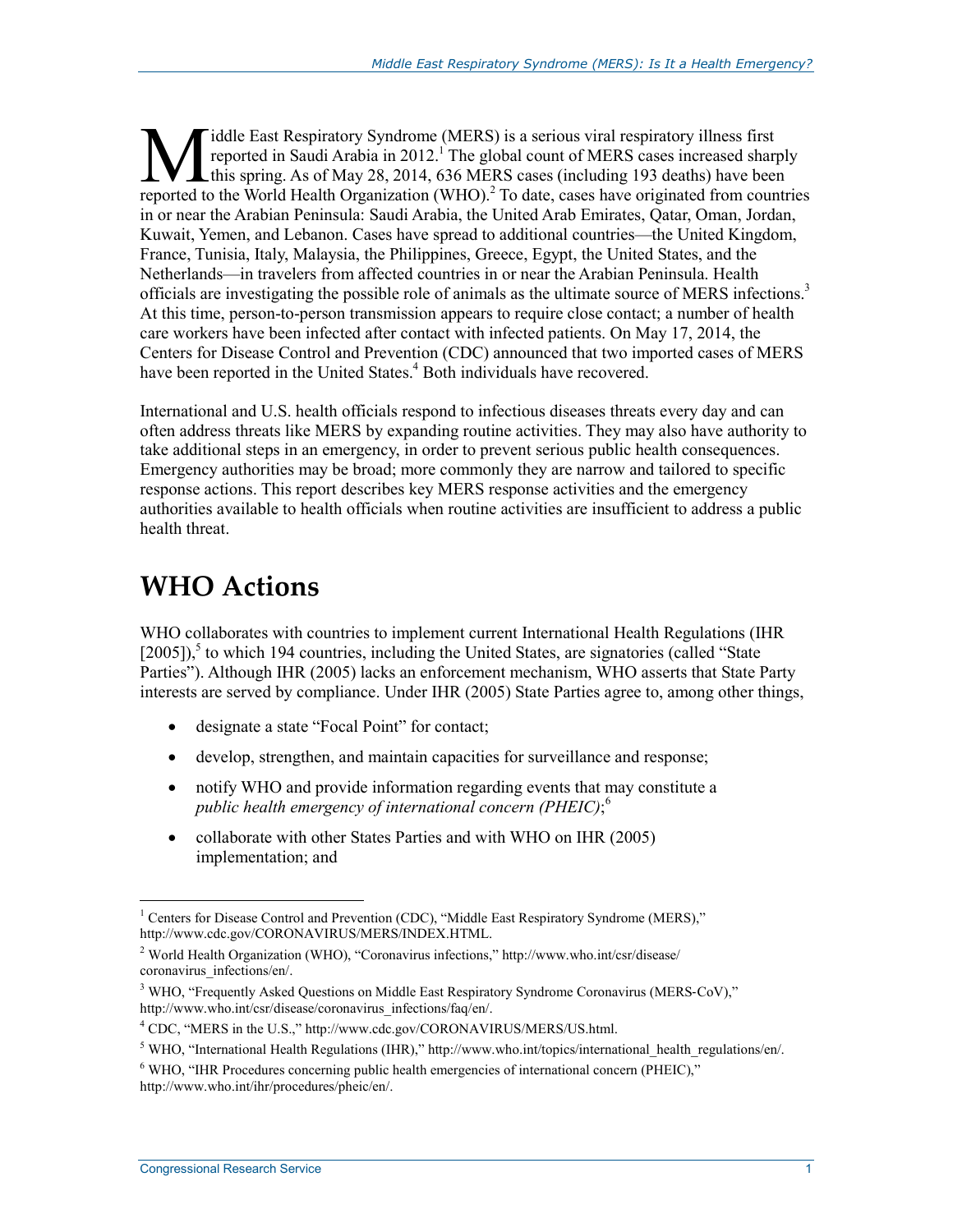• respond appropriately to WHO-recommended measures.

Upon the recommendation of an IHR Emergency Committee (EC), the WHO Director-General may declare a situation to be a PHEIC, and then may make temporary recommendations to affected countries or to all State Parties on matters of travel, surveillance, treatment, and infection control in order to stop the international spread of disease.<sup>7</sup>

WHO has convened five MERS EC meetings. After the most recent, on May 13, 2014, WHO stated:

... the Committee indicated that the seriousness of the situation had increased in terms of public health impact, but that there is no evidence of sustained human-to-human transmission. As a result of their deliberations, the Committee concluded that the conditions for a [PHEIC] have not yet been met. $8$ 

### **U.S. Federal and State Actions**

Public health authority in the United States generally rests with states, with two exceptions. The federal government regulates products in commerce, such as drugs, vaccines, and clinical tests. The federal government also has the power to tax and spend, and can impose requirements on the use of federal funds.

As a signatory to IHR  $(2005)$ , <sup>9</sup> the United States has designated the Health and Human Services Secretary's Operations Center as the U.S. Focal Point.<sup>10</sup> Recognizing the nation's federalist form of government, the Council of State and Territorial Epidemiologists<sup>11</sup> (which represents these health officials) issued a position statement regarding diseases that states should promptly report to federal officials so that federal officials can meet U.S. obligations under IHR (2005).<sup>12</sup>

The federal government has assisted states and territories in expanding their ability to respond to public health threats through, among other things, the Public Health Emergency Preparedness cooperative agreement, a CDC grant program authorized and funded after the 2001 terrorist attacks.<sup>13</sup> This program has helped states to bolster surveillance and reporting for emerging infections such as MERS, and to conduct specialized laboratory testing. A test for MERS was

<sup>&</sup>lt;u>.</u>  $^7$  On May 5, 2014, a WHO Emergency Committee declared the resurgence of polio in parts of the world to be a Public Health Emergency of International Concern and recommended a number of control measures to be taken by affected countries; http://www.who.int/mediacentre/news/statements/2014/polio-20140505/en/.

<sup>&</sup>lt;sup>8</sup> WHO, "WHO statement on the Fifth Meeting of the IHR Emergency Committee concerning MERS-CoV," May 14, 2014, http://www.who.int/mediacentre/news/statements/2014/mers-20140514/en/.

<sup>9</sup> CDC, "Global Health - International Health Regulations," http://www.cdc.gov/globalhealth/ihregulations.htm.

<sup>&</sup>lt;sup>10</sup> U.S. Department of Health and Human Services (HHS), Office of the Assistant Secretary for Preparedness and Response, "HHS Secretary's Operations Center (SOC)," http://www.phe.gov/Preparedness/responders/soc/Pages/ default.aspx. (Click "Cancel" at password prompt.)

<sup>11</sup> Council of State and Territorial Epidemiologists CSTE), http://www.cste.org/.

<sup>&</sup>lt;sup>12</sup> CSTE, "Events that May Constitute a Public Health Emergency of International Concern," position statement 07-ID-06, 2007, http://c.ymcdn.com/sites/www.cste.org/resource/resmgr/PS/07-ID-06.pdf.

<sup>&</sup>lt;sup>13</sup> CDC, "Funding and Guidance for State and Local Health Departments," http://www.cdc.gov/phpr/ coopagreement.htm.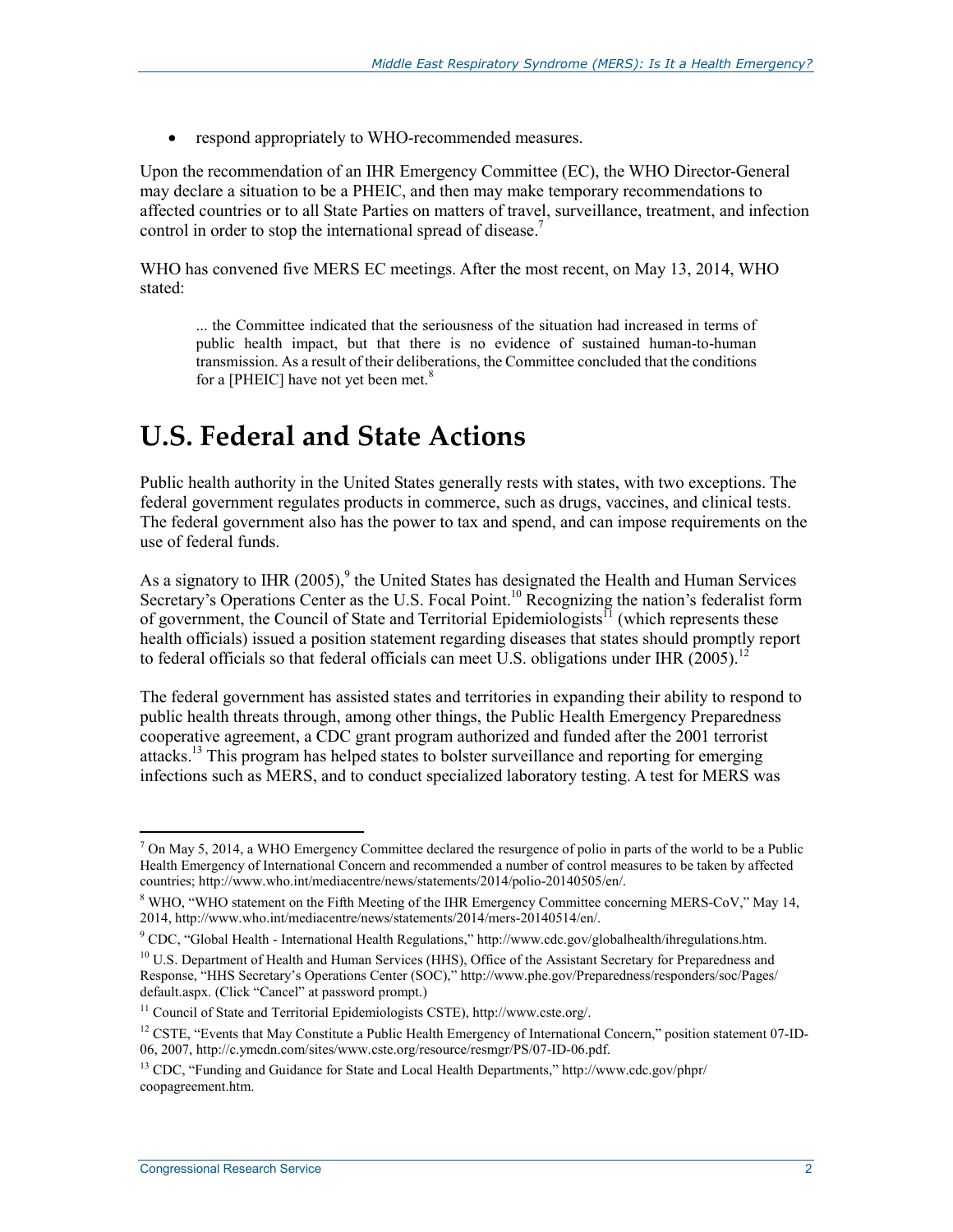developed by CDC after the disease emerged in 2012, and was provided to public health laboratories in a national network in 2013.<sup>14</sup>

In May 2013, the HHS Secretary invoked an emergency authority in order to make the new diagnostic test for MERS available to state and local health officials. The *Emergency Use Authorization* (EUA) is a specific authority that allows, when justified by a health emergency, the use of drugs, tests, and other medical products that are not approved by U.S. Food and Drug Administration (FDA), or that are not FDA-approved for the specific emergency purpose (or "indication").<sup>15</sup> As per the law, the HHS Secretary determined that MERS posed a significant potential for a public health emergency with national security or health security implications for U.S. citizens living abroad, and that the situation justified authorization of the emergency use of the MERS diagnostic test.<sup>16</sup> The FDA subsequently issued an EUA for use of the test.<sup>17</sup>

Since the MERS virus was identified in 2012, the National Institutes of Health (NIH) has conducted or funded studies to develop vaccines and treatments, neither of which is available at this time.<sup>18</sup> However, in May 2014, researchers published findings showing that a number of currently approved antiviral drugs show promise as potential treatments for MERS infections.<sup>19</sup>

CDC disseminates information for clinicians, $^{20}$  issues travel advisories, and provides other education and outreach activities about infectious disease threats. Among other things, on May 24, 2014, CDC issued a Level 2 Travel Alert for MERS.<sup>21</sup> It encourages travelers to certain countries in or near the Arabian Peninsula (see **Figure 1**) to take simple precautions (such as hand-washing) to prevent the spread of germs, and provides technical infection control guidance<sup>22</sup> for people traveling to these countries to work in health care settings. In addition, health care workers worldwide are urged to consider a history of travel to designated countries in or near the Arabian Peninsula when evaluating patients with respiratory illness. For U.S. clinicians and health officials, CDC has published a map of key U.S. and Canadian entry points for travelers from Saudi Arabia and the United Arab Emirates to facilitate the prompt identification of travelassociated cases of MERS (see **Figure 2**).

<u>.</u>

<sup>&</sup>lt;sup>14</sup> See CDC, "The Laboratory Response Network," http://emergency.cdc.gov/lrn/; and Association of Public Health Laboratories, "Public Health Laboratory Response to MERS-CoV May 2014," http://www.aphl.org/aphlprograms/ infectious/Pages/MERS-Cov.aspx.

<sup>&</sup>lt;sup>15</sup> U.S. Food and Drug Administration (FDA), "Emergency Use Authorization," http://www.fda.gov/ emergencypreparedness/counterterrorism/ucm182568.htm.

<sup>&</sup>lt;sup>16</sup> HHS, Office of the Assistant Secretary for Preparedness and Response, "Middle East Respiratory Syndrome Coronavirus (MERS-CoV)," determination, May 29, 2013, http://www.phe.gov/emergency/news/healthactions/phe/ Pages/mers-cov.aspx. (Click "Cancel" at password prompt.)

<sup>&</sup>lt;sup>17</sup> FDA, "2013 Coronavirus Emergency Use Authorization (Potential Emergency)," June 15, 2013, http://www.fda.gov/ medicaldevices/safety/emergencysituations/ucm161496.htm#coronavirus.

<sup>&</sup>lt;sup>18</sup> National Institutes of Health (NIH), National Institute of Allergy and Infectious Diseases (NIAID), "Coronaviruses," http://www.niaid.nih.gov/topics/coronavirus/Pages/default.aspx.

<sup>&</sup>lt;sup>19</sup> NIAID, "Screen of Existing Drugs Finds Compounds Active Against MERS Coronavirus," press release, May 20, 2014, http://www.niaid.nih.gov/news/newsreleases/2014/Pages/MERSrepurposing.aspx.

 $^{20}$  See for example CDC, "Middle East Respiratory Syndrome (MERS), Information for Healthcare Providers," http://www.cdc.gov/coronavirus/mers/hcp.html.

<sup>&</sup>lt;sup>21</sup> CDC, "Travelers' Health: MERS in the Arabian Peninsula," http://wwwnc.cdc.gov/travel/notices/alert/coronavirussaudi-arabia-qatar.

<sup>&</sup>lt;sup>22</sup> CDC, "Interim Infection Prevention and Control Recommendations for Hospitalized Patients with Middle East Respiratory Syndrome Coronavirus (MERS-CoV)," http://www.cdc.gov/coronavirus/mers/infection-preventioncontrol.html.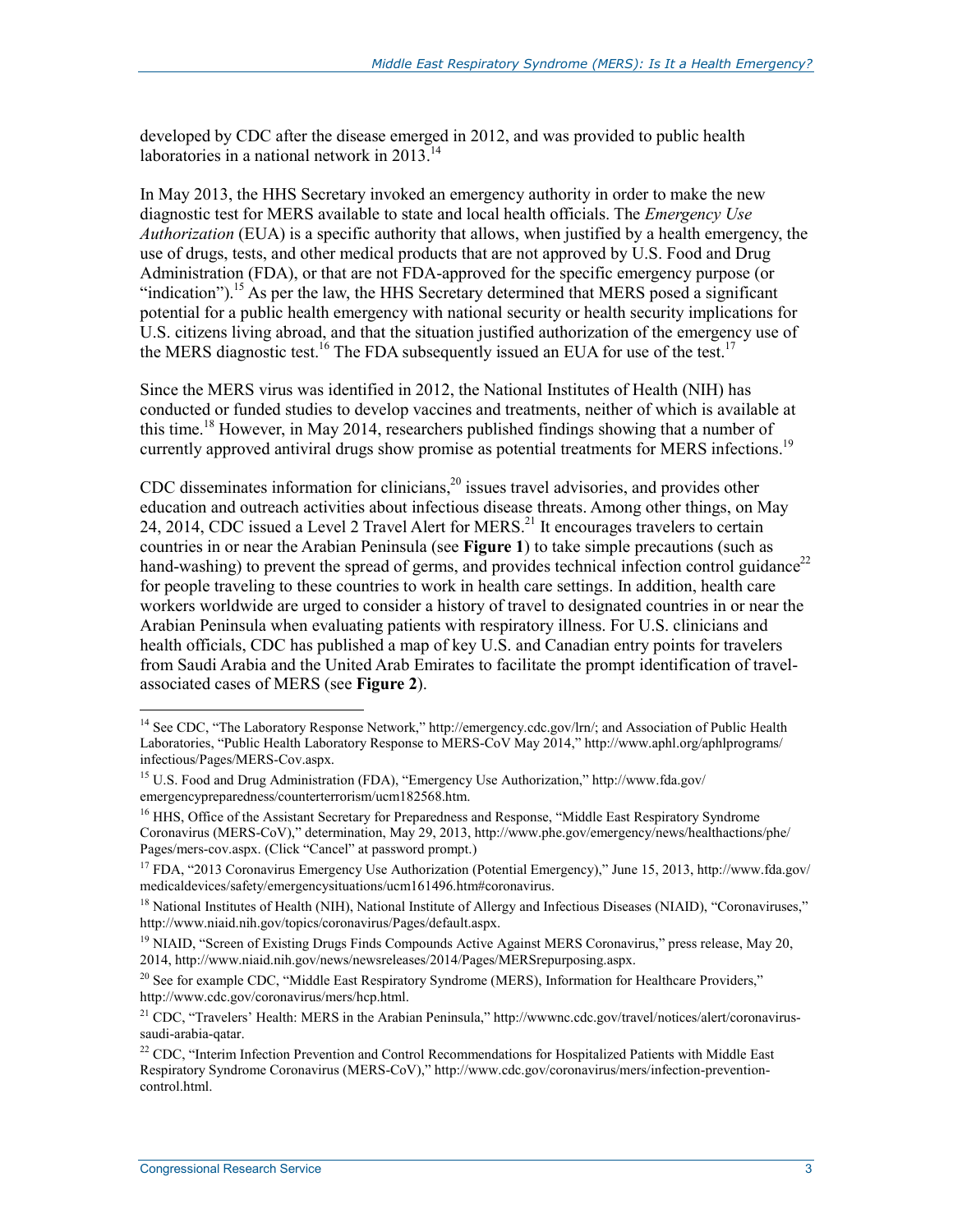

#### **Figure 1. Countries in or Near the Arabian Peninsula for Which Travel Precautions Are Recommended**

**Source:** Adapted by CRS from CDC, "Middle East Respiratory Syndrome," http://www.cdc.gov/coronavirus/ mers/index.html.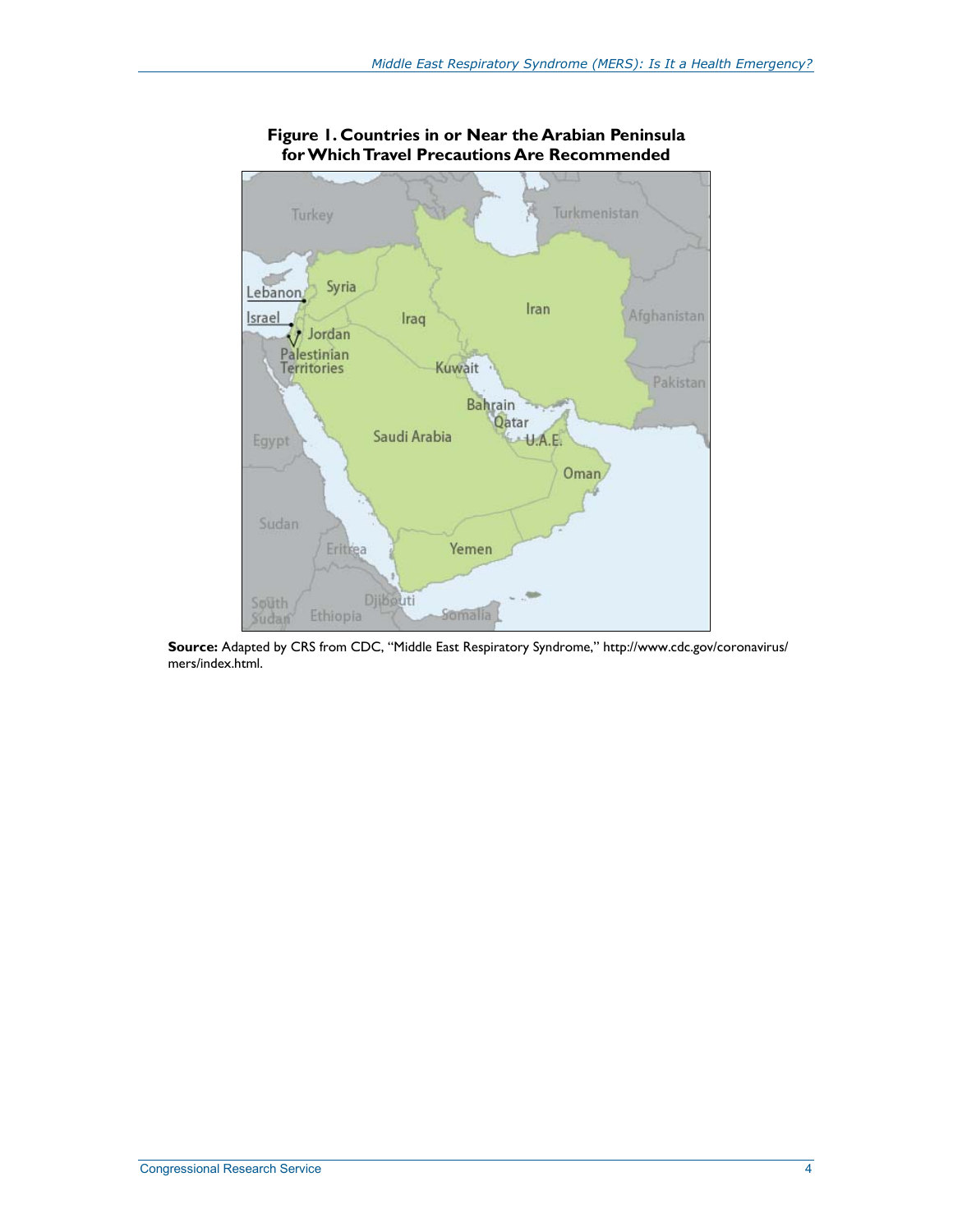

**Figure 2. Points of Entry and Volume of Travelers on Flights to the United States and Canada from Saudi Arabia and the United Arab Emirates, May–June 2014\*** 

**Source:** CDC, "First Confirmed Cases of Middle East Respiratory Syndrome Coronavirus (MERS-CoV) Infection in the United States, Updated Information on the Epidemiology of MERS-CoV Infection, and Guidance for the Public, Clinicians, and Public Health Authorities—May 2014," *MMWR*, vol. 63, no. 19 (May 16, 2014), pp. 431-436, http://www.cdc.gov/mmwr/pdf/wk/mm6319.pdf.

**Notes:** \*Excludes cities with fewer than 100 travelers from affected areas. †Based on total number of arrivals at final destination in North America.

Identification of the two imported cases of MERS in the United States in May 2014 appears to have proceeded as envisioned by emergency planners. Clinicians, suspecting the possibility, alerted local public health officials. These officials ran the CDC-developed MERS laboratory tests locally. They notified CDC of the positive MERS tests and implemented isolation and quarantine protocols that had previously been developed.<sup>23</sup> CDC worked with airlines to contact passengers who shared flights with the two imported MERS cases; none of the passengers was found in follow-up to have contracted the infection. $24$ 

1

<sup>&</sup>lt;sup>23</sup> CDC, "First Confirmed Cases of Middle East Respiratory Syndrome Coronavirus (MERS-CoV) Infection in the United States, Updated Information on the Epidemiology of MERS-CoV Infection, and Guidance for the Public, Clinicians, and Public Health Authorities—May 2014," *MMWR*, vol. 63, no. 19 (May 16, 2014), pp. 431-436, http://www.cdc.gov/mmwr/pdf/wk/mm6319.pdf.

<sup>&</sup>lt;sup>24</sup> For information about CDC's role in airline contact investigation, see CDC, "Protecting Travelers' Health from Airport to Community: Investigating Contagious Diseases on Flights," http://www.cdc.gov/quarantine/contactinvestigation.html. Airlines' provision of flight manifests and most other information to health authorities is voluntary.